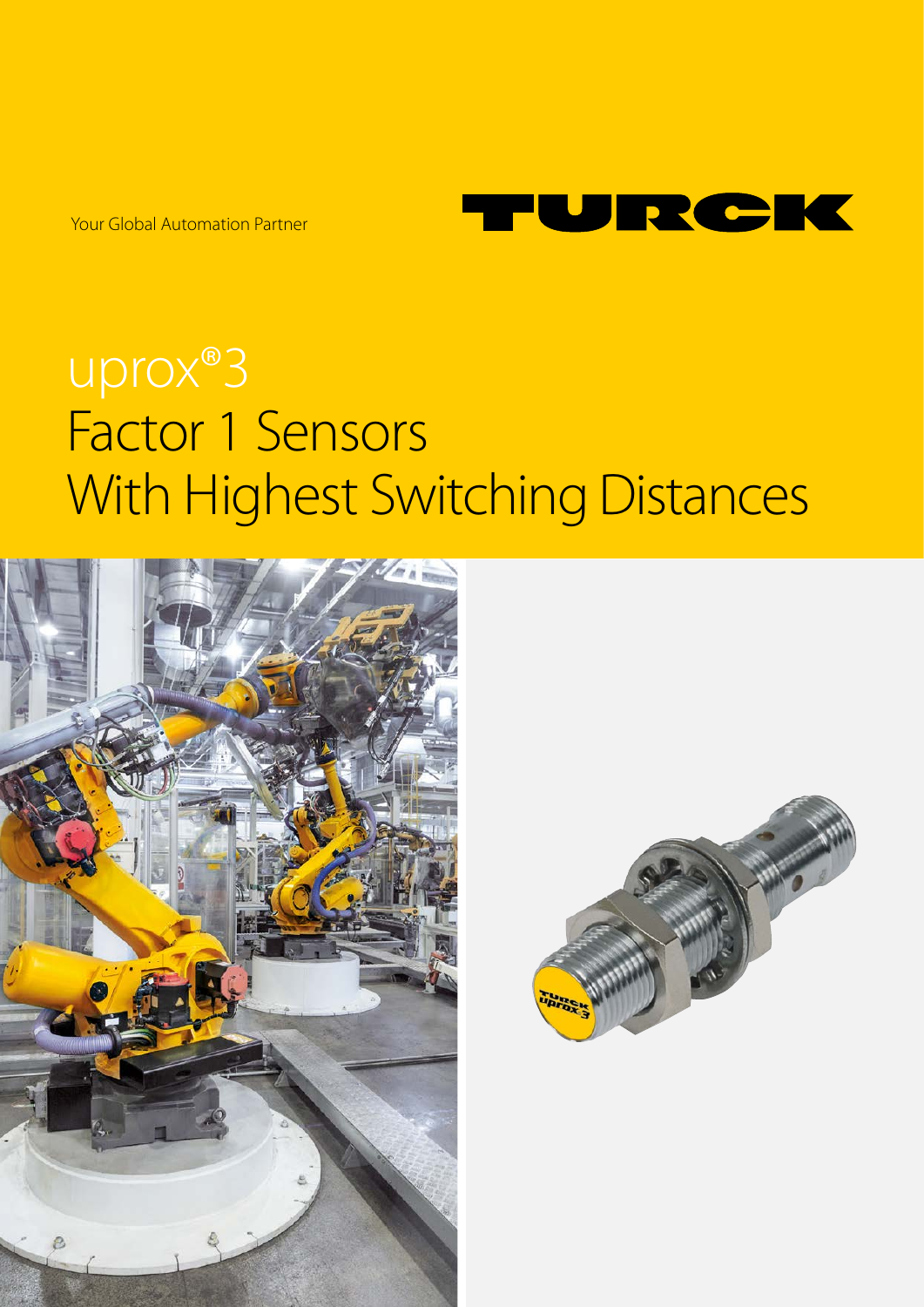# uprox<sup>®</sup>3 – Inductive Factor 1 Sensors with Highest Switching

The 3rd generation of uprox® sensors from Turck offer the highest switching distances of all Factor 1 sensors currently available on the market. If installed flush, the M8 types achieve an unrivalled distance of 3 mm, the M12 types 6 mm, the M18 10 mm and the M30 20 mm.

Turck also sets new standards in terms of design: As a world first, the newly developed electronics of the uprox®3 series enables for the first time Factor 1 sensors in a 4 mm compact smooth barrel design and M5 types with a switching distance of 1 mm, even when installed flush.

Turck was also able to shorten the smallest devices so far, M8 to M30, in the overall length. Like their predecessors, all uprox®3 sensors feature a high EMC stability and can be installed fully flush in all metals.

### Highest switching distances worldwide

Although the existing uprox® sensors already offer high switching distances, Turck could increase this in the uprox®3 series by up to 50 percent. The uprox®3 sensors now offer the highest switching distances of all inductive Factor 1 sensors on the market. Compared to conventional sensors with a ferrite core, the uprox®3 offer an up to 300 % higher switching distance.

- **■** Ø 4 design 1 mm
- **■** M5 design, 1 mm
- **■** M8 design, 3 mm
- **■** M12 design, 6 mm
- **■** M18 design, 10 mm
- **■** M30 design, 20 mm





#### **Efficient sensor program**

With a few variants of the uprox®3 series almost all applications and all target metals are completely covered. The small number of types reduces maintenance costs. The complementary sensors in standard lengths also require no compromise on the definition of the electric versions.



#### **Maximum design freedom**

Systems can be built space and cost-saving because of the most compact sensors with highest switching distances. A world first are the miniature designs M5 and Ø 4 mm smooth barrels. They are best suited for tight installation conditions or smallest targets. The uprox® series is also perfectly suited for lightweight metal plants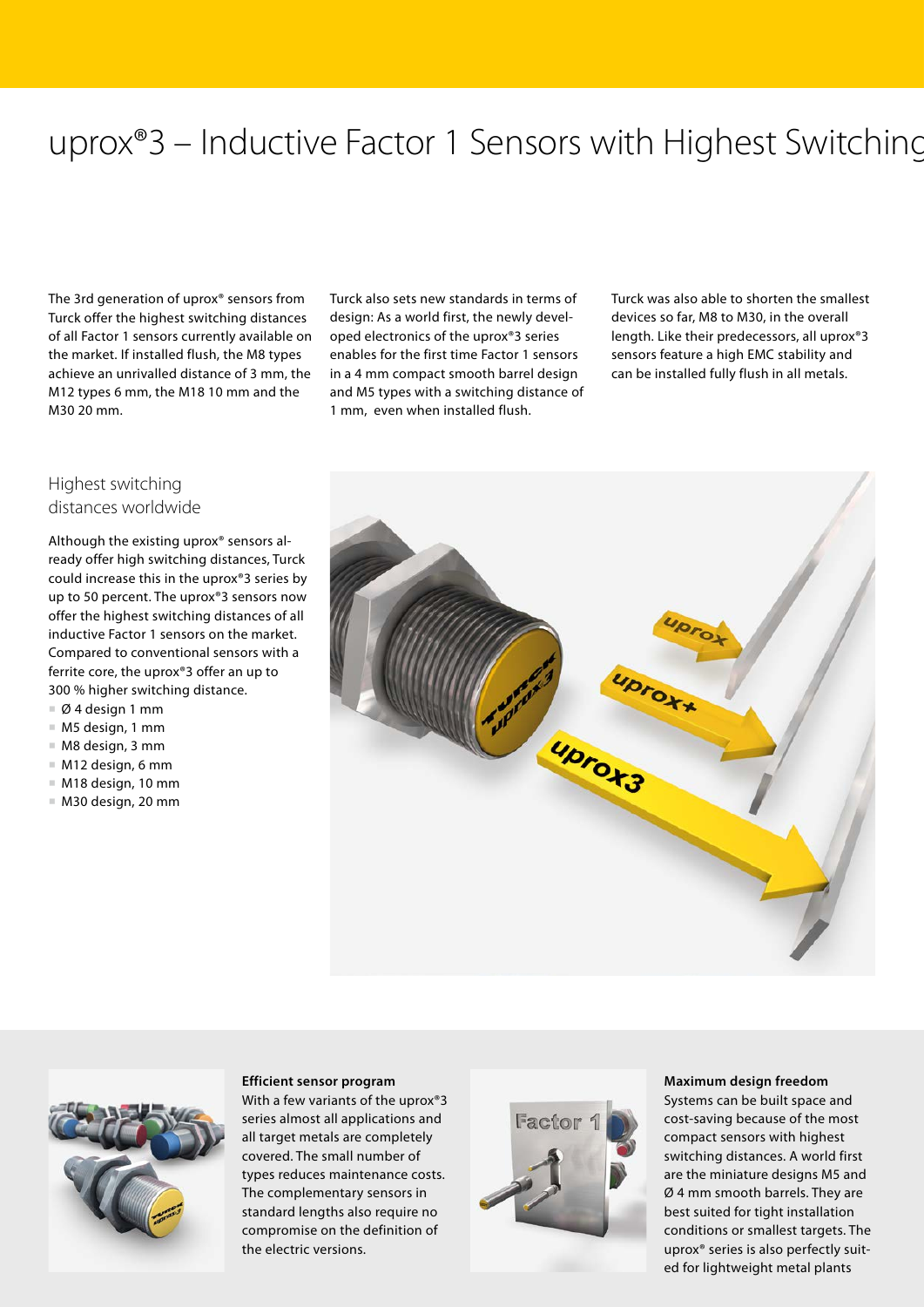# 1 Distances

Unrivalled Factor 1 technology

With the patented uprox®3 sensors, Turck sets new standards in the reliable detection of all metals. They capture copper, aluminium, stainless steel or steel with the same precision and the same high switching distance that was not reachable until now.





**High system availability**  The ability to fully flush installation as well as the greater distance to the moving target reduces the risk of mechanical damage significantly. The uprox®3 sensors ensure long life – even in the welding area – due to high quality PTFE coating and excellent magnetic field strength.



#### **Full-Flush embedding**

All uprox®3 sensors allow fully flush installation, regardless of the carrier material. The guaranteed maximum switching distance on all metals remains fully intact.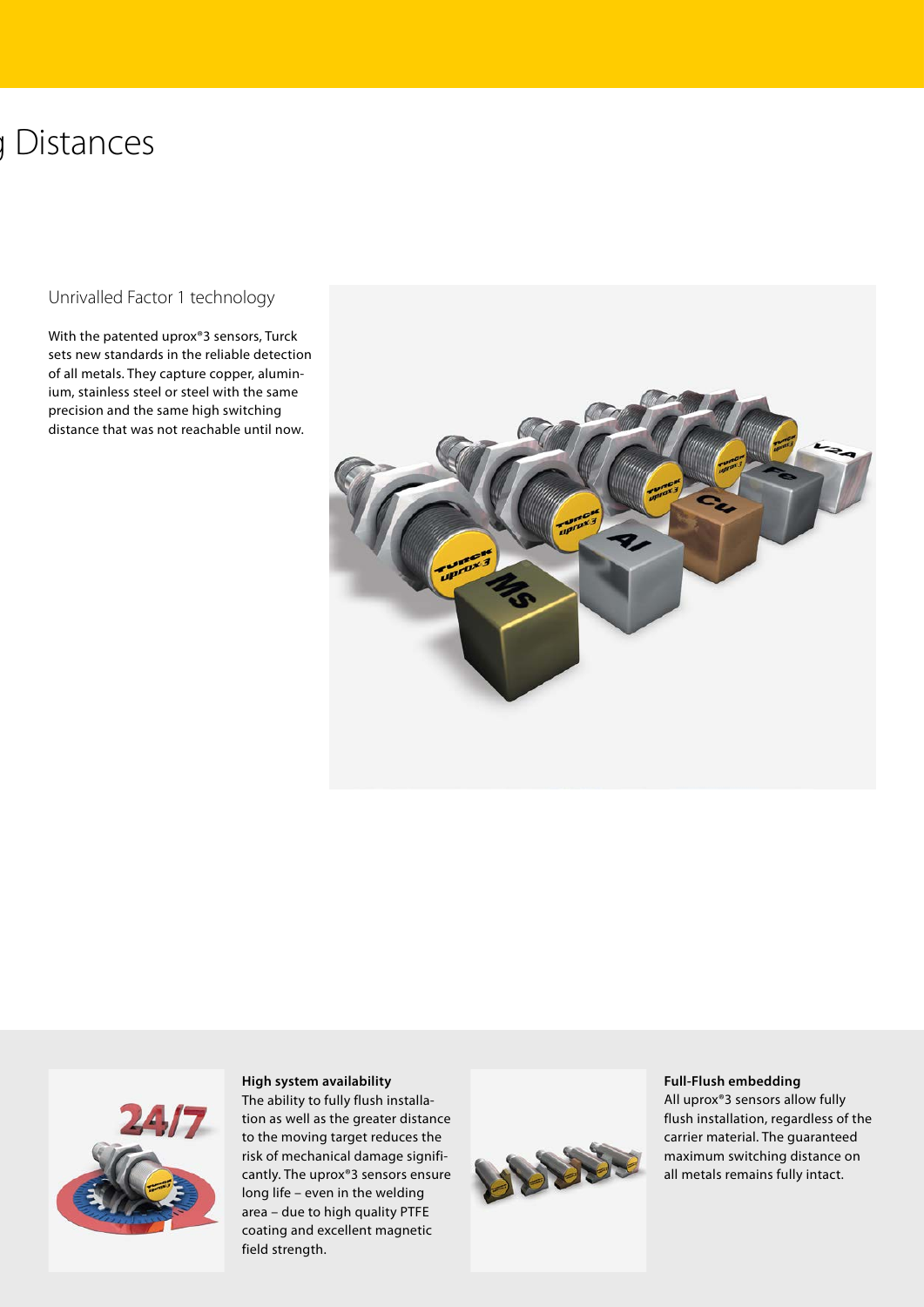

#### Most compact designs Ø 4 mm or M5

New Factor 1 technologies allow the most compact housings. Whether Ø 4 mm or M5 devices, M8 sensors in short lengths or compact complementary M12 and M18 versions, the uprox®3 sensors set new standards even in terms of design.





### **Excellent EMC properties**

The uprox®3 sensors easily meet the stringent requirements of the currently valid product standards for proximity switches. Due to the absence of a ferrite core, the uprox®3 sensors are immune to interference from magnetic AC and DC fields.



#### **Highest welding strength**  The absence of a ferrite core, makes the uprox®3 sensors ideal for applications with strong magnetic fields such as in welding areas of the automotive industry. In addition, the high quality PTFE coating reliably prevents adhesion of weld spatter.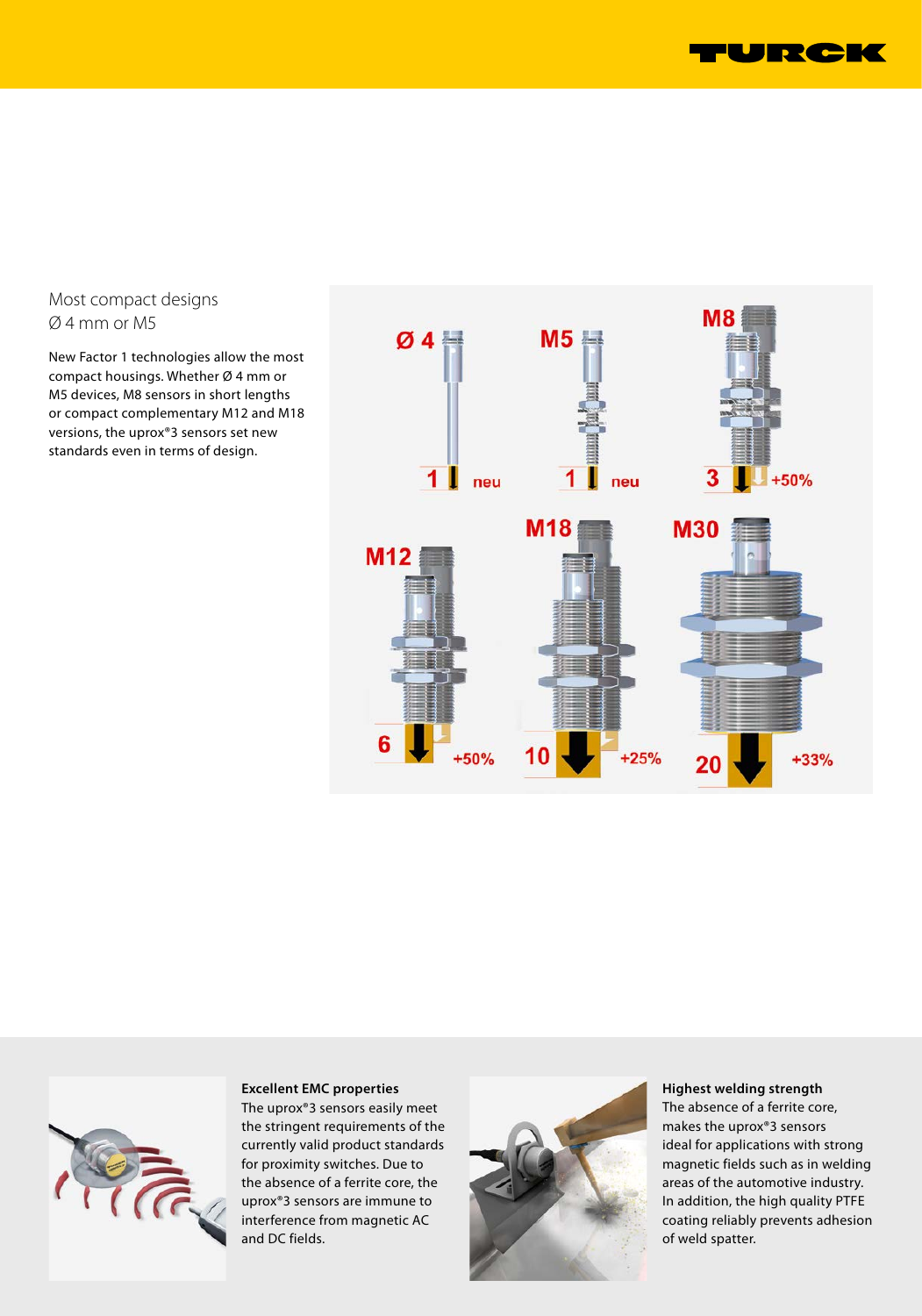# uprox®3 – Types and Features

### uprox®3 – Cylindrical sensors

|      | Design      | Type code            | Ident. no. | Length  | <b>Electrical connection</b> | <b>Switching distance</b>        |
|------|-------------|----------------------|------------|---------|------------------------------|----------------------------------|
|      | EH04        | BI1U-EH04-AP6X-V1331 | 4602113    | 42.7 mm | Connector, M8 x 1            | $1 \text{ mm}$                   |
|      |             | BI1U-EH04-AP6X       | 4602112    | 30.2 mm | Cabel PUR, 2 m               | $1 \text{ mm}$ $\longrightarrow$ |
|      | <b>EG05</b> | BI1U-EG05-AP6X-V1331 | 4602117    | 42.7 mm | Connector, M8 x 1            | $1 \text{ mm}$                   |
|      |             | BI1U-EG05-AP6X       | 4602116    | 30.2 mm | Cabel PUR, 2 m               | $1 \text{ mm}$                   |
|      | EM08        | BI3U-EM08-AP6X-V1131 | 4602413    | 39 mm   | Connector, M8 x 1            | $3 \text{ mm}$                   |
|      |             | BI3U-EM08-AP6X-H1341 | 4602412    | 42.5 mm | Connector, M12 x 1           | $3 \text{ mm}$ $\longrightarrow$ |
|      |             | BI3U-EM08-AP6X       | 4602411    | 31.6 mm | Cabel PUR, 2 m               | $3 \text{ mm}$ $\longrightarrow$ |
|      | M12         | BI6U-M12-AP6X-H1141  | 1644810    | 52 mm   | Connector, M12 x 1           | $6 \text{ mm}$                   |
|      |             | BI6U-M12-VP6X-H1141  | 1644805    | 52 mm   | Connector, M12 x 1           | $6 \text{ mm}$                   |
|      |             | BI6U-M12-AP6X        | 1644801    | 54 mm   | Cabel PVC, 2 m               | $6 \text{ mm}$ $\longrightarrow$ |
|      |             | BI6U-M12-VP6X 7M     | 1644804    | 54 mm   | Cabel PVC, 7 m               | $6 \text{ mm}$ $\longrightarrow$ |
|      | M18         | BI10U-M18-AP6X-H1141 | 1644830    | 52 mm   | Connector, M12 x 1           | $10 \text{ mm}$                  |
|      |             | BI10U-M18-VP6X-H1141 | 1644844    | 52 mm   | Connector, M12 x 1           | $10 \text{ mm}$                  |
|      |             | BI10U-M18-AP6X       | 1644840    | 54 mm   | Cabel PVC, 2 m               | $10 \text{ mm}$                  |
|      |             | BI10U-M18-VP6X 7M    | 1644843    | 54 mm   | Cabel PVC, 7 m               | $10 \text{ mm}$                  |
| FREE | M30         | BI20U-M30-AP6X-H1141 | 1644880    | 62 mm   | M12                          | $20 \text{ mm}$                  |
|      |             | BI20U-M30-VP6X-H1141 | 1644884    | 62 mm   | M12                          | $20 \text{ mm}$                  |
|      |             | BI20U-M30-AP6X       | 1644886    | 64 mm   | Cabel PVC, 2 m               | $20 \text{ mm}$                  |
|      |             | BI20U-M30-VP6X 7M    | 1644887    | 64 mm   | Cabel PVC, 7 m               | $20 \text{ mm}$                  |

### uprox®3 – Cylindrical sensors, PTFE coated

|                | Design | Type code             | Ident. no. | Length  | <b>Electrical connection</b> | <b>Switching distance</b> |
|----------------|--------|-----------------------|------------|---------|------------------------------|---------------------------|
|                | EM08   | BI3U-EMT08-AP6X-H1341 | 4602156    | 42.5 mm | Connector, M12 x 1           | $3 \text{ mm}$            |
|                | MT12   | BI6U-MT12-AP6X-H1141  | 1644811    | 52 mm   | Connector, M12 x 1           | $6 \text{ mm}$            |
|                |        | BI6U-MT12-VP6X-H1141  | 1644819    | 52 mm   | Connector, M12 x 1           | $6 \text{ mm}$            |
|                | MT18   | BI10U-MT18-AP6X-H1141 | 1644831    | 52 mm   | Connector, M12 x 1           | $10 \text{ mm}$           |
|                |        | BI10U-MT18-VP6X-H1141 | 1644855    | 52 mm   | Connector, M12 x 1           | $10 \text{ mm}$           |
| <b>URTOX 3</b> | M30    | BI20U-MT30-AP6X-H1141 | 1644881    | 62 mm   | Connector, M12 x 1           | $20 \text{ mm}$           |
|                |        | BI20U-MT30-VP6X-H1141 | 1644885    | 62 mm   | Connector, M12 x 1           | $20 \text{ mm}$           |